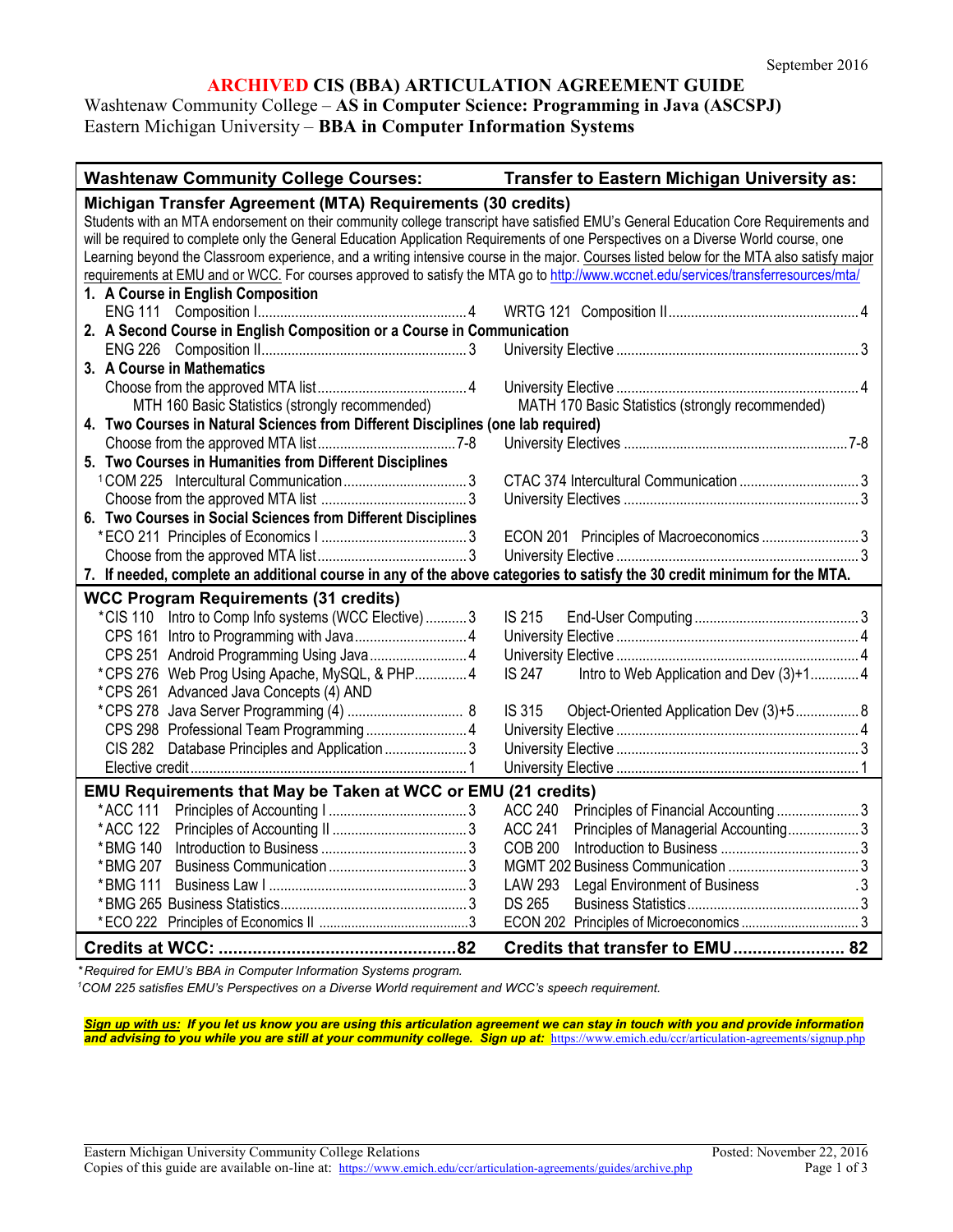# **ARCHIVED CIS (BBA) ARTICULATION AGREEMENT GUIDE**

Washtenaw Community College – **AS in Computer Science: Programming in Java (ASCSPJ)** Eastern Michigan University – **BBA in Computer Information Systems**

# **Completion of the Bachelor of Business Administration Program at EMU**

| <b>Business Administration Core</b>                                                                                                                                                                                                                                                                                                                                                                                                                                   | (15 credits)<br>3       |
|-----------------------------------------------------------------------------------------------------------------------------------------------------------------------------------------------------------------------------------------------------------------------------------------------------------------------------------------------------------------------------------------------------------------------------------------------------------------------|-------------------------|
| MGMT 386 Organizational Behavior & Theory3                                                                                                                                                                                                                                                                                                                                                                                                                            |                         |
|                                                                                                                                                                                                                                                                                                                                                                                                                                                                       |                         |
| OM 374 Intro to Production/Operations Mgmt3                                                                                                                                                                                                                                                                                                                                                                                                                           |                         |
| <b>Discipline Requirements</b><br>Business Data Comm & Comp Networks3<br>IS 320<br>IS 350 Enterprise Resource Planning and Architecture 3<br>IS 417<br>IS 425<br>IS 449W IS Strategy, Management & Acquisition3<br>IS 310 Social Media for Business (3)<br>IS 410 Business Intelligence (3)<br>IS 415 Business Mobile Application Development (3)<br>IS 427 Business Process and Identity Management (3)<br>IS 437 Intro to Business Information Technology Audit (3) | (24 credits)            |
| <b>LBC Requirement</b><br>One Learning beyond the Classroom (LBC) course or noncredit<br>experience must be completed at EMU. Consult College of<br>Business advisor for options.                                                                                                                                                                                                                                                                                     | $(0-3$ credits)         |
| <b>University Electives</b><br>Complete enough credits to bring the minimum at the four-year<br>college level to 42 credits. Additional electives may be<br>required at EMU if fewer than 82 credits are transferred.                                                                                                                                                                                                                                                 | $(0-3 \text{ credits})$ |
|                                                                                                                                                                                                                                                                                                                                                                                                                                                                       |                         |
|                                                                                                                                                                                                                                                                                                                                                                                                                                                                       |                         |

### **Sample Sequence for completing the program:**

Courses may not be offered every semester. Consult with a COB advisor to make a course plan.

| <b>Fall Semester</b>                                   | (12 Credits) |
|--------------------------------------------------------|--------------|
|                                                        |              |
| IS 320 Business Data Comm & Comp Networks3             |              |
| MGMT 386 Organizational Behavior & Theory 3            |              |
|                                                        |              |
| <b>Winter Semester</b>                                 | (12 Credits) |
|                                                        |              |
|                                                        |              |
| IS 380                                                 |              |
| Systems Analysis and Design 3<br>IS 417                |              |
|                                                        |              |
| <b>Fall Semester</b>                                   | (12 Credits) |
|                                                        |              |
| OM 374 Intro to Production/Operations Mgmt3            |              |
| IS 350 Enterprise Resource Planning and Architecture 3 |              |
| IS 425 IS Project and Risk Management 3                |              |
| <b>Winter Semester</b>                                 | (6 Credits)  |
| IS 449W Information Systems Integration3               |              |
|                                                        |              |